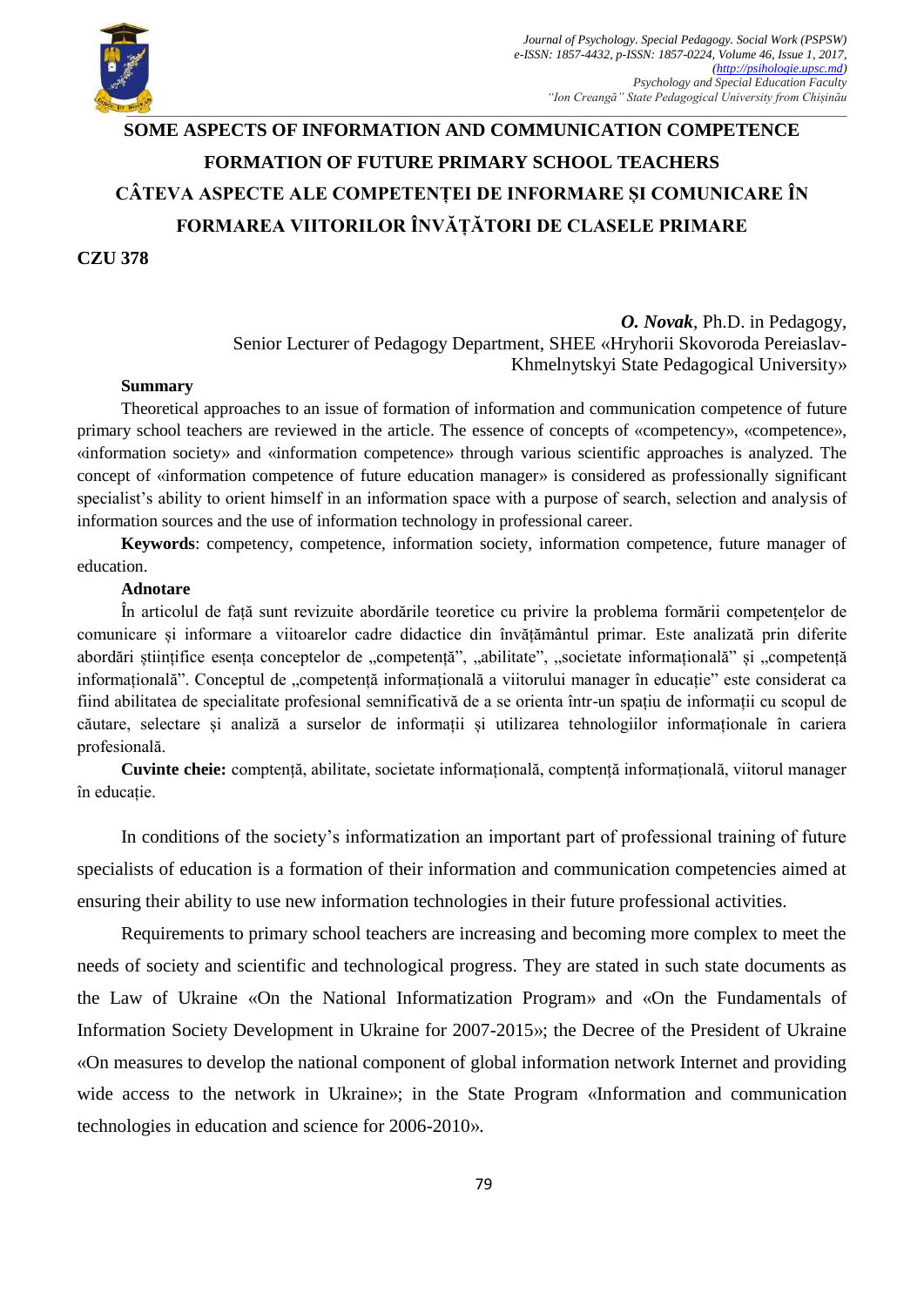

In Ukraine due attention has always been paid to research of professional training of future specialists. Problems of modern philosophy of education were highlighted in works of V. Andrushchenko, V. Kremen; theoretical and methodological foundations for continuous professional education are reflected in works of S. Honcharenko, S. Sysoieva; those of higher pedagogical education – in works of Dubaseniuk A., I. Ziaziun and others. The theoretical and methodological foundations of information technology in education were dedicated in investigations of domestic scientists V. Bykov, R. Hurevych, M. Zhaldak, V. Klochko, T. Koval and others. The problem of use of information and communication technologies in professional training of teachers: information technology provision of professional training of future teachers at university (V. Osadchyi); use of information and communication technologies in the professiona; training of a teacher (R. Klopov, A. Kolomiets).

Identify features of formation of information and communication competence of future primary school teachers in a process of vocational training at a higher education establishment.

The profound social and economic changes taking place in Ukraine in the transition to the European system of education significantly increase the requirements for modern primary school teachers, who have to quickly adapt to the new realities of life, able to creatively perform professional teaching activity, continuously developing and self-realizing in it as an individuality.

Today the main directions of modernization of the education system in the world include competency approach and informatization of education as a powerful tool of not only informative and professional, but professional training as well. Active development of the information society in the last two decades led to the increasing role of information technology in all areas of life, especially in science and education.

At the core of creation of an information society is a process of its informatization, defined as «an organized socio-economic and scientific-technical process of creating optimal conditions for improvement of information needs and realization of citizens' rights, public authorities, local governments, organizations and associations based on formation and use of information resources»[5].

The main factors of its occurrence is an increasing role of knowledge and information that are becoming an important strategic resource for society, providing access to information, education, cultural heritage, creating new opportunities for work and communication through development and implementation of information and communication technologies.

Therefore, the main purpose of the information society is to create conditions for spiritual and intellectual development of an individual, enrichment of national capital as basis for development of humanitarian, social, economic, cultural, political and other spheres of public life.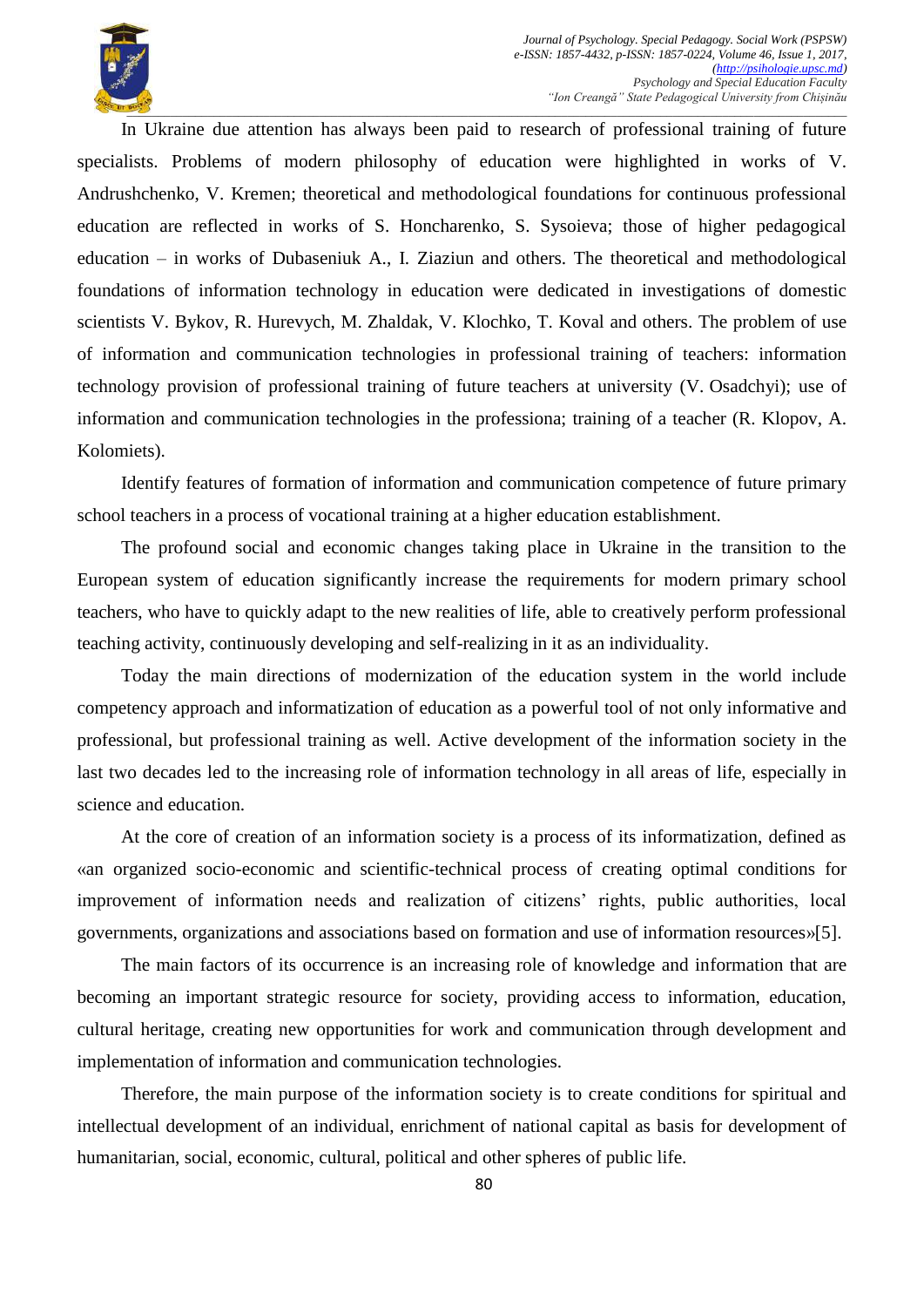National strategy [11] requires improving the training system by enhancing information training and bringing its content to the requirements of the information society, creation of a modern material and technical basis for the education system, provision of conditions for development of the industry of modern education, creation of a new generation of textbooks and teaching tools. In addition, parallel directions to informatization of education are refocusing the content and organization of education on competency approach and development of innovative activity [11]. This is explained by that readiness of higher education establishments' graduates to perform their responsibilities in a high professional level of their employment is an indicator of their mobility at present.

Competence approach, as O. Dubaseniuk noted, focuses on professional competence as a quality of future specialist personality that characterizes a level of his integration in professional activity environment as well as in different social environments, entry into which identifies a need to perform different social roles [4, p. 11].

The term «competence approach» should be understood as orientation of the educational process towards formation and development of key and subject competencies of an individual. The result of this process will be creation of a general human competence, which is a set of key competencies, integrated by a personality's characteristic that is formed in a learning process and includes individual's knowledge, skills and attitude to activities. Transfer to the competency education, as L. Khoruzha notes, means switching from a process to a result in terms of activity [17, p. 178].

The key concepts in a competence-based approach are concepts of «competence» and «competency».

The concept of «competence» means «the requirements to personal and professional traits of a group of workers; personal expert's ability to solve professional tasks at an appropriate level; ability to solve problems, provided not only by mastership of ready-to-use information but also for intensive pupils' intelligence, experience, creative abilities involvement»; knowledge and experience in a particular area; discipline, a scope of issues where someone's knowledgeability; range of powers, the rights of any body or authority [6, p.197].

The term «competency» is considered as a systemic transformation of knowledge, skills and personal experience with a relevant motivation and attitude (system of values) to a new qualitative state – an ability or readiness of an individual to a certain type (sort) of successful activity in nonstandard (unpredictable, variable) conditions, ie, effectiveness or functionality of knowledge and skills [3, p. 6].

It should be noted that at present time the scientific literature contains many works that focus on clarifying essence of the concepts of «competency» and «competence». In particular, the definition of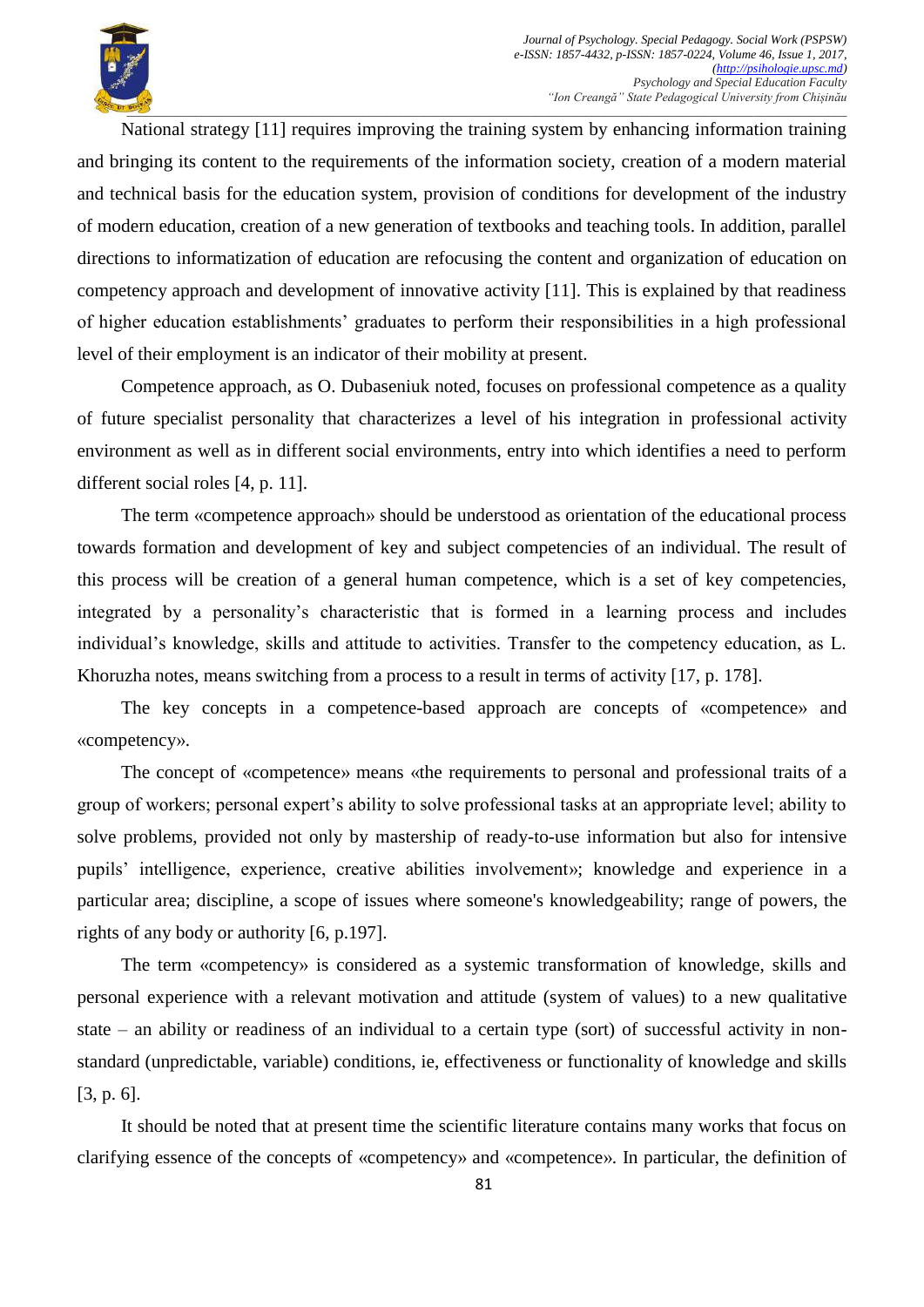

I. Sokolova, «competency» is both a goal and a result of professional training at higher education establishement. Success of socialization, expression of which is realization of life plans and professional functions, preconditioned by a set of specialist's deleveloped competencies [14, p. 68]. I. Zymnia treats a concept of «competency» as both intellectually and personally preconditioned experience of a social and professional human life based on knowledges [7, p. 35]. V. Maslov considers «competency» as professionall readiness to perform own official and professional duties in accordance with modern and theoretical achievements and best practices, approach to international requirements and standards. Competency is a combination of science and practice in a personal's activity at such rate which enables to continuously provide high end result with minimal nervous and physical organization of individual and collective labor, is a result of thorough basic training, creative activities and continuous improvement of ideological level in various forms [10, p.62].

In order to understand the features of concepts of «competency» and «competence» let us refer to an opinion of O. Savchenko and N. Bibik. O. Savchenko in particular believes that competency is an objective category, socially recognized level of knowledge, skills and attitudes in a certain sphere of human activity. It is, as researcher noted, alienated from man, is a predetermined social norm. Competency helps specialist effectively solve various tasks related to his professional activities. Competent specialist differs from a qualified one in that he: implements professional knowledge and skills in his work; always self-developes and goes beyond his discipline; consider his profession a great value. Thus, from a standpoint of competency approach, the researcher says, a level of education is determined by the specialist's ability to solve problems of varying complexity based on existing knowledge and experience, and competency education is an attempt to go beyond the traditional paradigm of learning [12]. N. Bibik, considering the «competency» as a socially fixed result and «competence» as an evaluative category that characterizes a person as a subject of professional activity as a person's ability to successfully execute his own powers [2]. Competency unlike competence as personal formation is alienated from the subject, a predetermined social norm of educational training of a teacher, another specialist, and which is necessary for his quality productive activity in a particular area. Result of acquisition of competencies is expertise, which includes personal characteristics, attitudes to the subject activity. The feature of the competencies is their specific objective or general objective character that helps identify priority areas of formation (education sectors, desciplines, content lines) [2].

According to a study of domestic scientists a system of competencies in education includes the following competencies: key ones – these are intersubject (interdisciplinary) competencies, defined as a person's ability to perform complexed multifunctional, polidisciplinary, culturewise activities,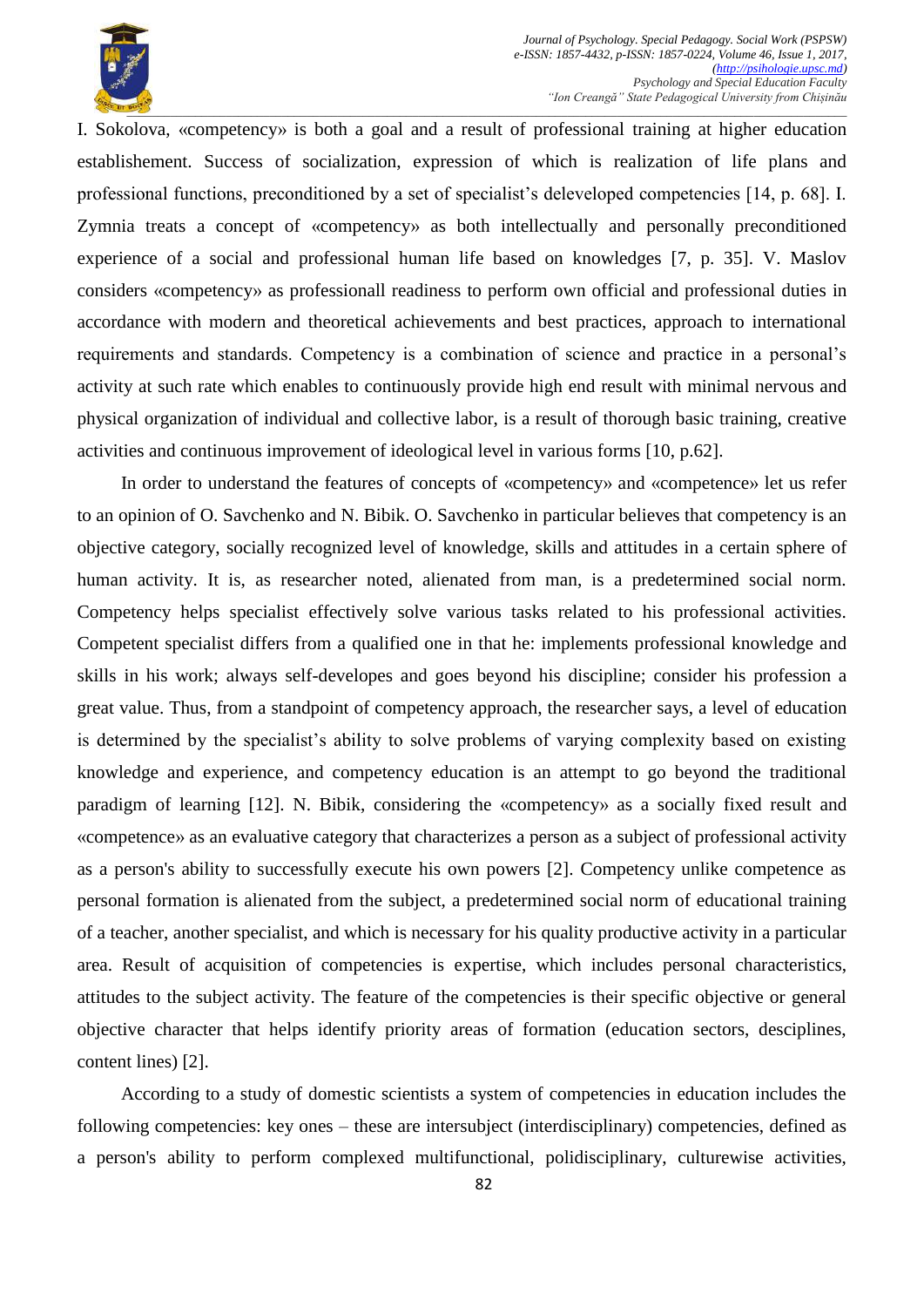

effectively solving relevant problems; the industry common – they are acquired be a pupil within mastering the content of an educational field in all secondary school grades; objective – they are acquired by pulpils during study of a subject in all secondary school grades [9, p. 64].

We agree with an opinion of S. Sysoieva that «competency» is a combination of developed competencies. Competency has a subject focus – normatively defined range of powers, a certain set of knowledges, skills, attitudes necessary for successful activity within this circle, that is in a particular area of human activity. While the notion of competence is close to an individual – individual perceived range of powers and understanding of essence of activity within this range, possession of relevant knowledge and skills [13].

Thus, competency as a set of basic knowledge, skills, awareness of own capabilities and prospects of development and competence is a range of current and potential knowledge and skills preconditioned by requirements of a particular type of activity, profession, direction and etc. In a process of a certain competence formation – acquisition of knowledge on a subject and experience of use – the formation of competence as personal instruments takes place.

It should be noted that a competency-based approach is focused on the professional competence of a future specialist's personality. Therefore, L. Khoruzha defines «professional competence as a set of theoretical knowledge, practical skills, experience, personal qualities of a teacher, the dialectical development of those ensures efficiency and effectiveness of an educational action»[16, p.18].

Actual problems of modern information society in which main values are considered to be knowledge and information are the formation of information competency, which is very important for future primary school teachers, since any activity is intended to deal with information. Information competency is manifested in an ability to technologically think and provides for availability of analytical, projecting, forecasting skills in learning and applying information. Future primary school teachers who need to operate in the information society, should master ways of receiving, storing, processing and transmitting information, learn to efficiently use information and information technologies to implement and develop their potential.

In scientific researches concepts of «information competency» and «information and communication competence» have various interpretations. In particular, P. Bespalov believes that «information competency» is an integral personal formation that characterizes a mature identity of a personality of the modern information society and one that covers three main substructures of a personality: motivation (to learning and application of computer and information technologies); capacity (up to perception, mental processing and sharing computer information technologies with others); experience (knowledge of computer information technologies and an ability to apply them)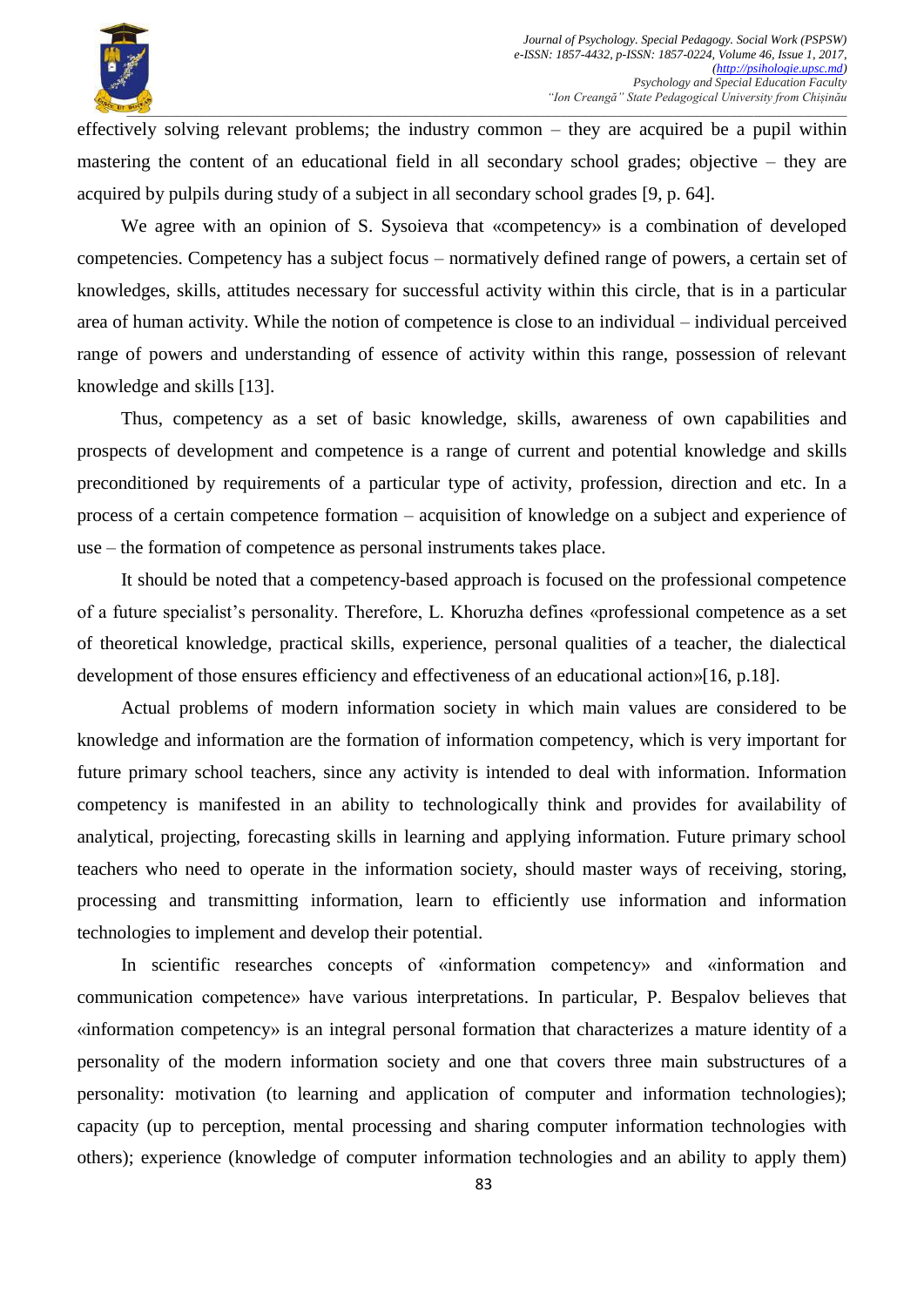

"[1, p. 41]. The term «information and communication competency» P. Bespalov determines as an integral characteristic of a person who assumes motivation to master the relevant knowledge, ability to solve problems in educational and professional activities by means of computer technology and possesses a computer way of thinking. It is formed both at a stage of studying a computer and during its use as a mean of further education and professional activity and is considered as one of faces of personal maturity [1, p. 47-49].

A. Khutorskyi considers information competency as one of key competencies that ensures formation of a pupil(s)' skills of independent search, analysis, procession of necessary information and those determine contents of desciplines or training courses and characterize environment of a man. By means of real objects (a TV-set, a tape recorder, a phone, a fax, a computer, a printer, a modem) and information technologis (audio-video records, emails, mass media, Internet), a future professional is fdeveloping skills of independent search, analysis and selection of relevant information with its subsequent organization, preservation and transfer [18, p. 421].

Researcher A. Elizarov by "Information and communication competency" means a set of knowledge, skills and experience of activity and along with that availability of such experience is determinative for implementation of professional functions [5].

Information and communication competence is a confirmed ability of an individual to use information and communication technologies in practice to meet his own individual needs and solve public issues of importance, professional tasks in a certain subject area in particular [15].

Formation of information-communication competency is a process of transition to this condition where future primary school teachers becomes able to find, understand, evaluate and use information in its variety to solve personal, social and professional problems. That is, to use information and communication technologies in education and everyday life; to rationally use computers and computerized equipment to solve problems related to information prossession , its search, classification, storage, presentation and transmission; to assess a process and a progress of technological activity.

Thus, information and communication competence covers a wide range of issues requiring future teachers of primary classes to possess relevant knowledge and skills. But information and communication competency is determined by a degree of mastering of this knowledge, abilities and skills.

Having formed basic competencies which include communication and information one, future primary school teachers will be able to successfully apply them in their professional activities. Formation of information and communication competency through organization of the educational process, educational content and conditions that contribute to formation of individual's certain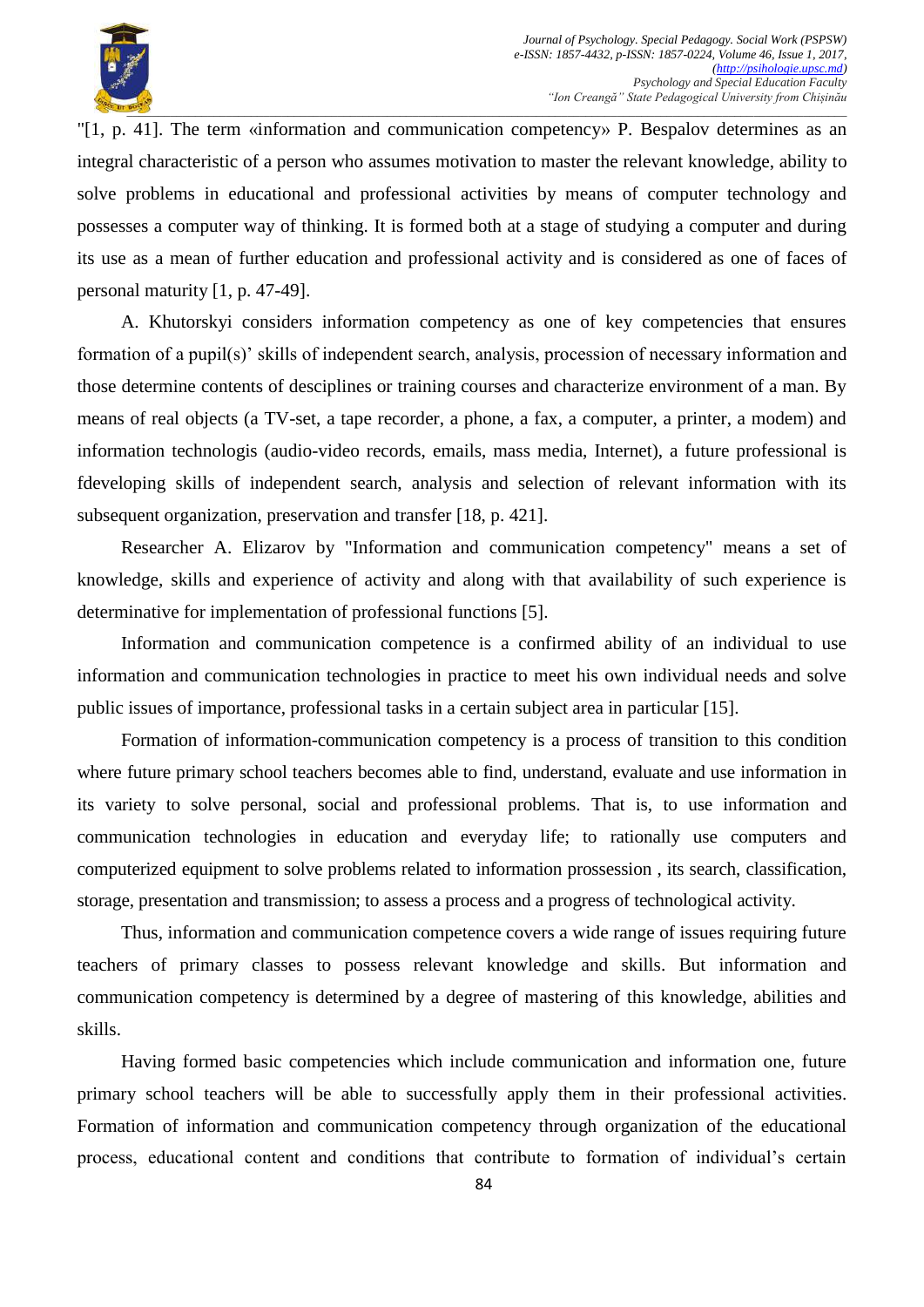

psychological qualities. This process is continuous and is carried throughout learning activities of students in a higher education establishment. That information and communication competency is a pedagogical tool of formation of a competent person.

Consequently, information and communication competency of future primary school teachers should be understood as professionally significant ability to navigate in information space in order to search, select and analize information sources and use information and communication technologies in professional activities.

The perspective of further research could be development of technology of formation of information and communication competency of primary school teachers in educational environment of higher education establishments with consideration of foreign experience.

## **References**

1. Bespalov, P.V. (2003). Kompiuternaia kompetentnost v kontekste lichnostno orientirovannogo obucheniia [Computer competency in the personal oriented learning context]. *Pedagogika – Pedagogy*, *4*, 41-49 [in Russian].

2. Bibik, N. (2004). Kompetentnostnyi podkhod refleksivnyi analiz primeneniia [Competencybased approach: reflexive analysis of application] *Kompetentnostnyi podkhod v sovremennom obrazovanii: mirovoi opyt i Ukrainskiie perspektivy. Biblioteka po obrazovatelnoi politike – Competency-based approach in contemporary education: world experience and Ukrainian Prospects. Education policy library*, (pp. 47-52). Moscow: K.I.S. [in Russian].

3. Doroshenko, Yu.O. (2007). Suchasna shkilna informatychna osvita [Modern school information education]. *Ispolzovaniie informatsyonnykh tekhnolohii v uchebnom protsesse – Using of information technologies in educational process*: Proceedings of the All-Ukraine Scientific and Ptactical seminar of secondary schools teachers and managers, (pp. 6-11). Sevastopol: School "Tavrida" [in Ukrainian].

4. Dubaseniuk, O.A. (2009). *Profesiina pedahohichna osvita: innovatsiini technolohii ta metodyky [Professional teacher education: innovative technologies and techniques*]. Zhytomyr: Franko ZhDU [in Ukrainian].

5. Elizarov, A.A. (2012). Basovaia IKT kompetentciia kak osnova Internet-obrazovaniia uchitielia [Base ICT competence as the foundation of Internet-education teacher]. Proceedings of XI conference of regional representatives of scientific and educational *RELARN-2004* networks. Retrieved from the state of the state of the state of the state of the state of the state of the state of the state of the state of the state of the state of the state of the state of the state of the state of the state of

[http://www.ict.edu.ru/vconf/index.php?a=vconf&c=getForm&r=thesisDesc&=light&id\\_sec=163&id\\_t](http://www.ict.edu.ru/vconf/index.php?a=vconf&c=getForm&r=thesisDesc&=light&id_sec=163&id_thesis=6707) [hesis=6707.](http://www.ict.edu.ru/vconf/index.php?a=vconf&c=getForm&r=thesisDesc&=light&id_sec=163&id_thesis=6707)

6. Efremova, T.F. (2001). *Novyi tolkovo-obrazovatielnyi slovar russkogo iazyka [New defining and educational dictionary of Russian].* (Vol. 1). Moscow: Rus. yaz. [in Russian].

7. Zimniaia, I.A. (2003). Kliuchevye kompetentcii – novaia paradigma rezultata obrazovaniia [Key competences – a new paradigm of education result]. *Vysshee obrazovanie segodnia – Higher Education on today*, *5*. 34-42 [in Russian].